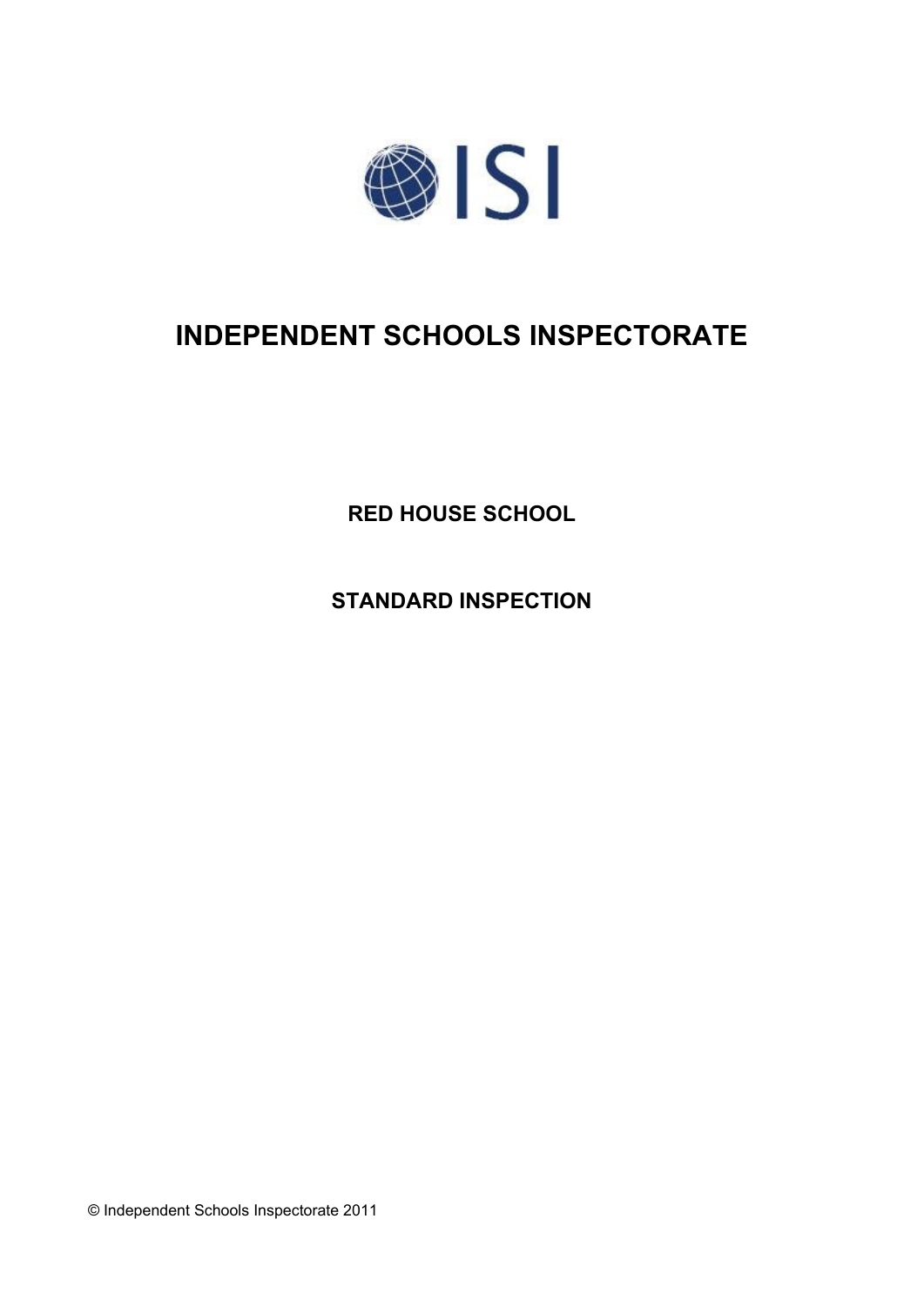# **INDEPENDENT SCHOOLS INSPECTORATE**

## **Red House School**

| <b>Full Name of School</b>       | <b>Red House School</b>                                                                                          |  |            |     |
|----------------------------------|------------------------------------------------------------------------------------------------------------------|--|------------|-----|
| <b>DfE Number</b>                | 808/6000                                                                                                         |  |            |     |
| Registered Charity Number 312473 |                                                                                                                  |  |            |     |
| Address                          | <b>Red House School</b><br>36 The Green<br><b>Norton</b><br><b>Stockton-on-Tees</b><br>Durham<br><b>TS20 1DX</b> |  |            |     |
| <b>Telephone Number</b>          | 01642 553370                                                                                                     |  |            |     |
| Fax Number                       | 01642 361031                                                                                                     |  |            |     |
| <b>Email Address</b>             | info@redhouseschool.co.uk                                                                                        |  |            |     |
| Head                             | <b>Mr Alex R W Taylor</b>                                                                                        |  |            |     |
| <b>Chair of Governors</b>        | <b>Mr Vinay Bedi</b>                                                                                             |  |            |     |
| Age Range                        | 3 to 17                                                                                                          |  |            |     |
| <b>Total Number of Pupils</b>    | 418                                                                                                              |  |            |     |
| <b>Gender of Pupils</b>          | Mixed (214 boys; 204 girls)                                                                                      |  |            |     |
| Numbers by Age                   | 0-2 (EYFS): 2                                                                                                    |  | $5 - 11:$  | 167 |
|                                  | 3-5 (EYFS): 58                                                                                                   |  | $11 - 18:$ | 191 |
| <b>Head of EYFS Setting</b>      | <b>Miss Jo Everington</b>                                                                                        |  |            |     |
| <b>EYFS Gender</b>               | <b>Mixed</b>                                                                                                     |  |            |     |
| Inspection dates                 | 04 Oct 2011 to 05 Oct 2011                                                                                       |  |            |     |
|                                  | 02 Nov 2011 to 04 Nov 2011                                                                                       |  |            |     |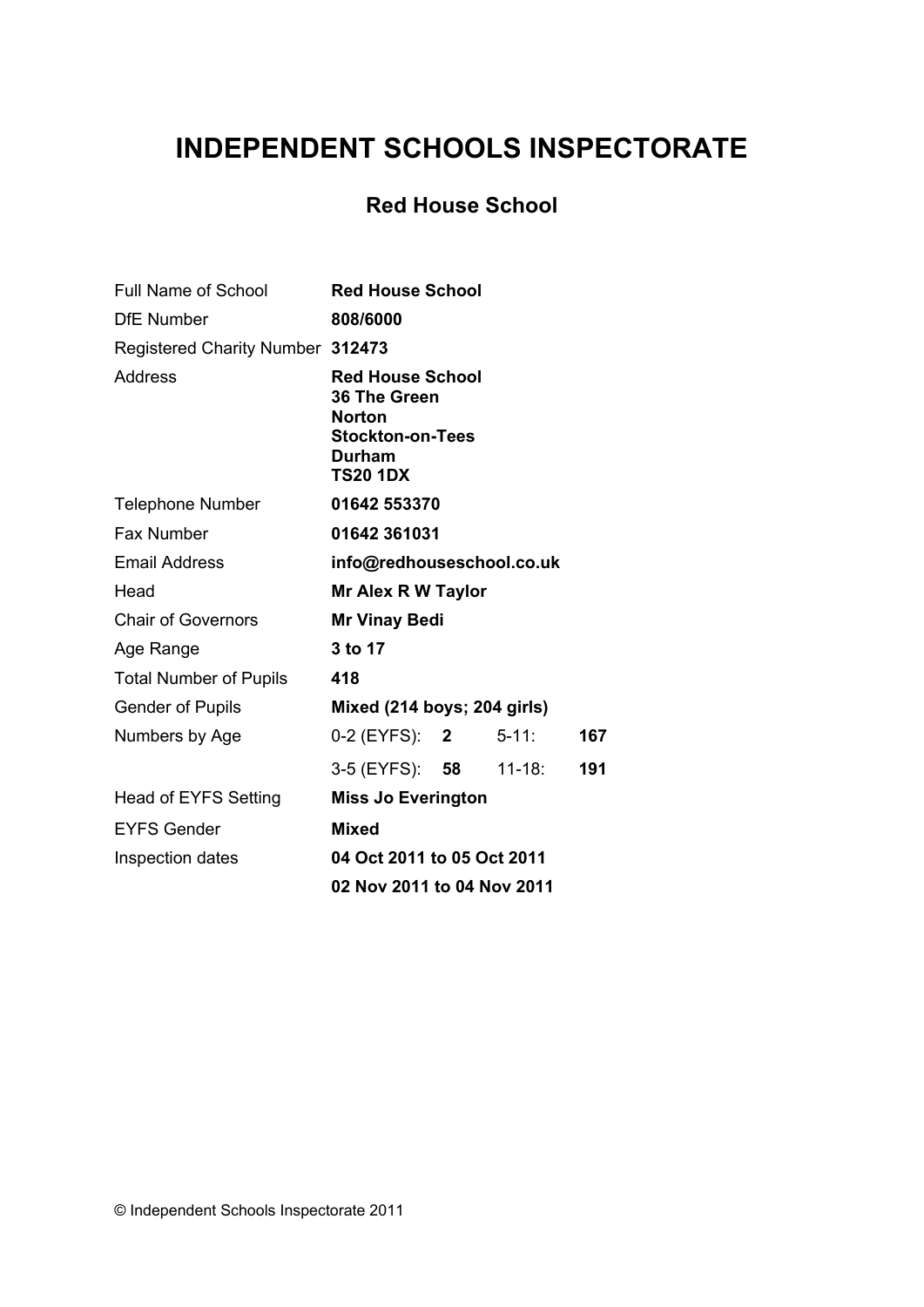## **PREFACE**

This inspection report follows the STANDARD *ISI schedule.* The inspection consists of two parts: an INITIAL two-day inspection of regulatory requirements followed by a three-day FINAL (team) inspection of the school's broader educational provision. The previous ISI inspection was in December 2005.

The Independent Schools Inspectorate (ISI) is the body approved by the Government for the purpose of inspecting schools belonging to the Independent Schools Council (ISC) Associations and reporting on compliance with the Education (Independent School Standards) (England) Regulations 2010\*. The range of these Regulations is as follows.

- (a) Quality of education provided (curriculum)
- (b) Quality of education provided (teaching)
- (c) Spiritual, moral, social and cultural development of pupils
- (d) Welfare, health and safety of pupils
- (e) Suitability of staff, supply staff and proprietors
- (f) Premises and accommodation
- (g) Provision of information
- (h) Manner in which complaints are to be handled

\*These Standards Regulations replace those first introduced on 1 September 2003.

Legislation additional to Part 3, Welfare, health and safety of pupils, is as follows.

- (i) The Special Educational Needs and Disability Act (SENDA).
- (ii) Race, gender and sexual discrimination legislation.
- (iii) Corporal punishment.

The inspection was also carried out under the arrangements of the ISC Associations for the maintenance and improvement of the quality of their membership.

ISI is also approved to inspect the Early Years Foundation Stage (EYFS), which was introduced in September 2008 and applies to all children in England from birth to 31<sup>st</sup> August following their fifth birthday. This report evaluates the extent to which the setting fulfils the requirements of the Early Years Foundation Stage Statutory Framework published by the Department for Children, Schools and Families (DCSF) and follows the requirements of the Childcare Act 2006 as subsequently amended.

The inspection of the school is from an educational perspective and provides limited inspection of other aspects, though inspectors will comment on any significant hazards or problems they encounter which have an adverse impact on children. The inspection does not include:

- (i) an exhaustive health and safety audit
- (ii) an in-depth examination of the structural condition of the school, its services or other physical features
- (iii) an investigation of the financial viability of the school or its accounting procedures
- (iv) an in-depth investigation of the school's compliance with employment law.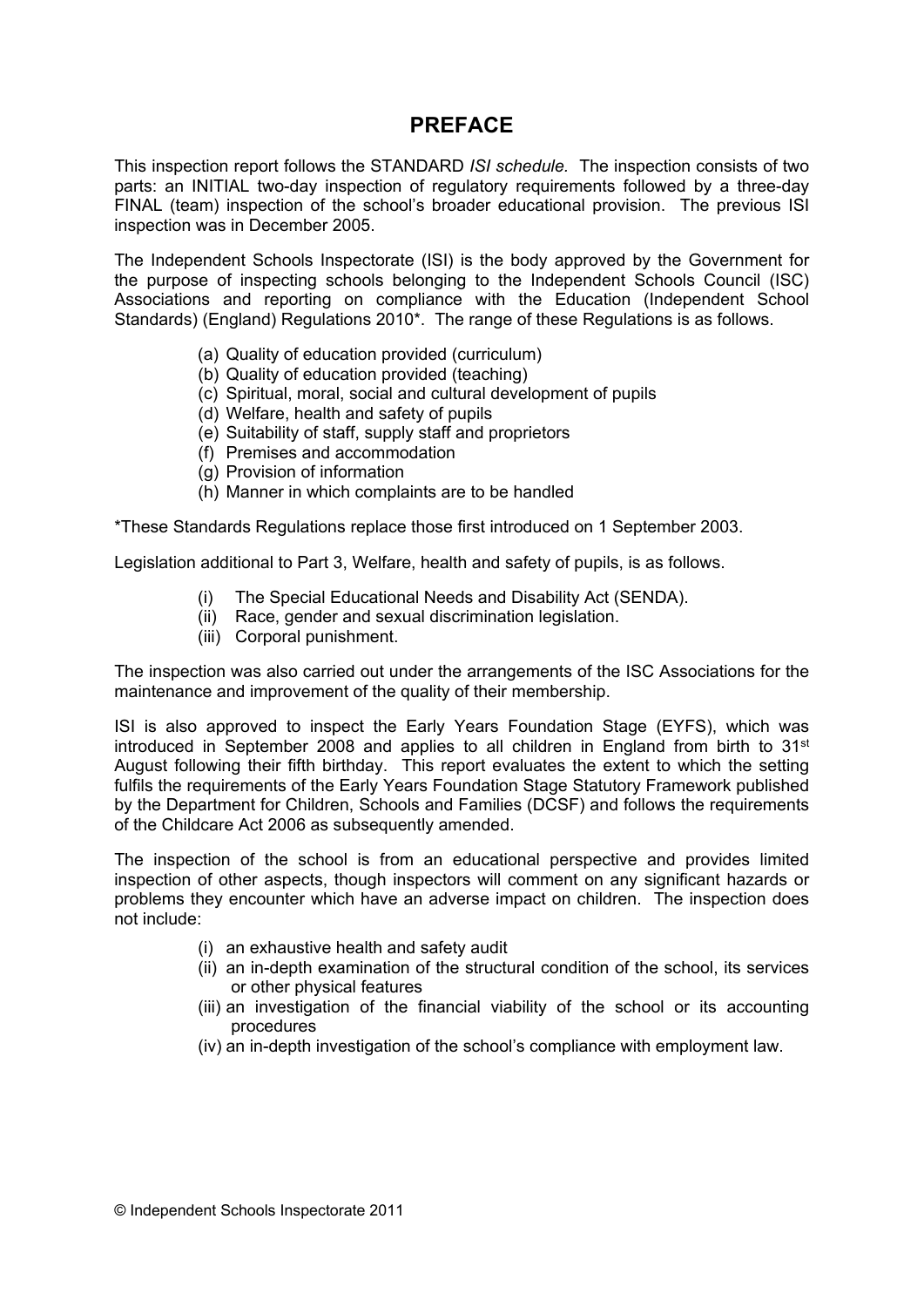# **CONTENTS**

| 1           | THE CHARACTERISTICS OF THE SCHOOL                                                                                                                                                                     | 1            |
|-------------|-------------------------------------------------------------------------------------------------------------------------------------------------------------------------------------------------------|--------------|
| $\mathbf 2$ | THE SUCCESS OF THE SCHOOL                                                                                                                                                                             | $\mathbf{2}$ |
| (a)         | <b>Main findings</b>                                                                                                                                                                                  | 2            |
|             | (b) Action points                                                                                                                                                                                     | 3            |
|             | (i) Compliance with regulatory requirements                                                                                                                                                           | 3            |
|             | (ii) Recommendations for further improvement                                                                                                                                                          | 3            |
| 3           | THE QUALITY OF ACADEMIC AND OTHER ACHIEVEMENTS                                                                                                                                                        | 4            |
| (a)<br>(b)  | The quality of the pupils' achievements and their learning, attitudes and skills<br>The contribution of curricular and extra-curricular provision (including<br>community links of benefit to pupils) | 4<br>5       |
| (c)         | The contribution of teaching                                                                                                                                                                          | 6            |
| 4           | THE QUALITY OF THE PUPILS' PERSONAL DEVELOPMENT                                                                                                                                                       | 7            |
| (a)         | The spiritual, moral, social and cultural development of the pupils                                                                                                                                   | 7            |
| (b)         | The contribution of arrangements for welfare, health and safety                                                                                                                                       | 8            |
| 5           | THE EFFECTIVENESS OF GOVERNANCE, LEADERSHIP AND<br><b>MANAGEMENT</b>                                                                                                                                  | 9            |
| (a)         | The quality of governance                                                                                                                                                                             | 9            |
| (b)         | The quality of leadership and management                                                                                                                                                              | 9            |
| (c)         | The quality of links with parents, carers and guardians                                                                                                                                               | 10           |
| 6           | THE EFFECTIVENESS OF THE EARLY YEARS FOUNDATION<br><b>STAGE</b>                                                                                                                                       | 11           |
|             | (a) The overall effectiveness of the early years provision – how well the school<br>meets the needs of children in the Early Years Foundation Stage                                                   | 11           |
| (b)         | The effectiveness of the leadership and management of the Early Years<br><b>Foundation Stage</b>                                                                                                      | 11           |
| (c)         | The quality of the provision in the Early Years Foundation Stage                                                                                                                                      | 11           |
| (d)         | Outcomes for children in the Early Years Foundation Stage                                                                                                                                             | 12           |
|             | <b>INSPECTION EVIDENCE</b>                                                                                                                                                                            | 13           |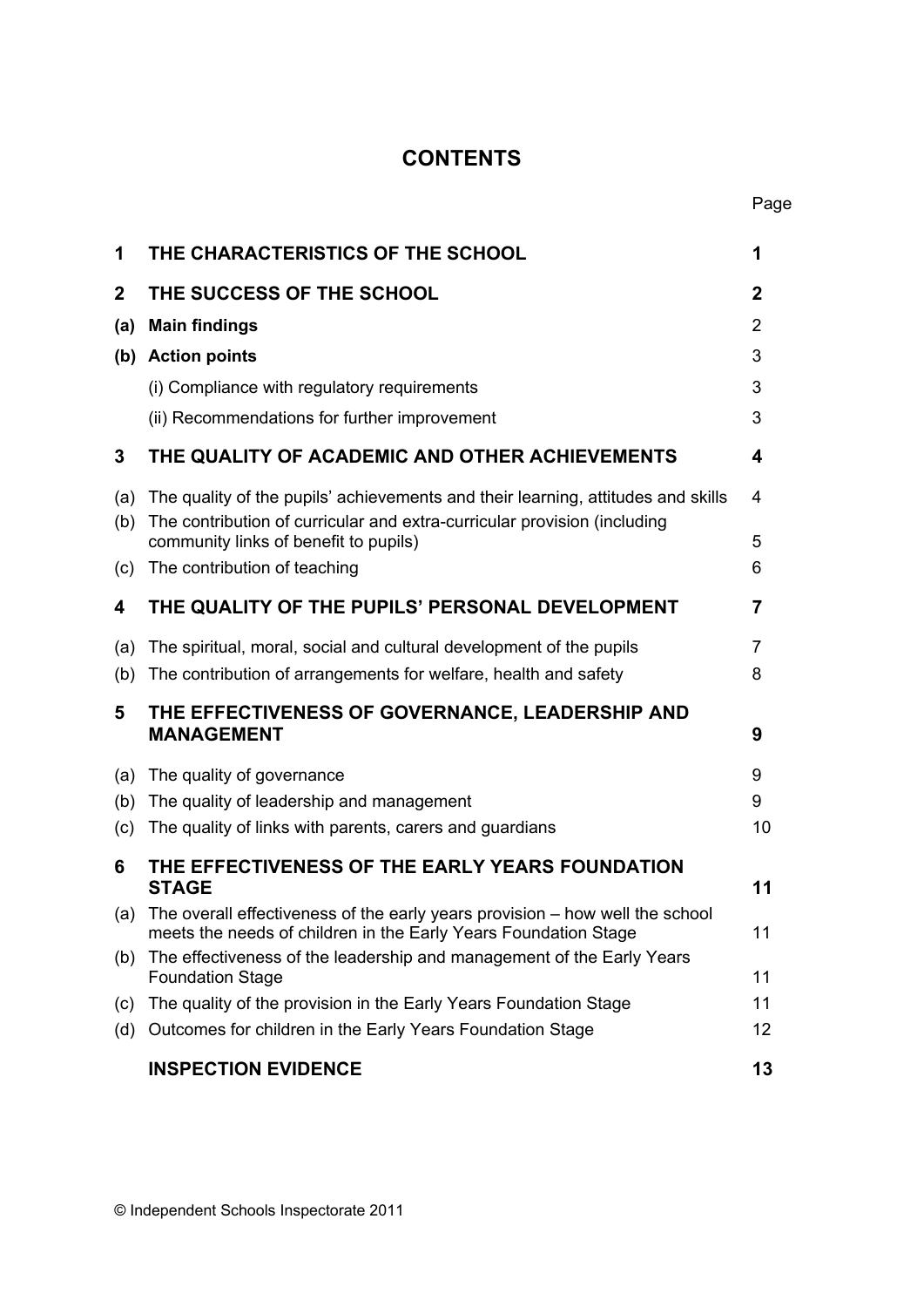## **1. THE CHARACTERISTICS OF THE SCHOOL**

- 1.1 Parents founded Red House School in 1929 to provide an independent school in the Stockton area. Initially a school for pupils aged from four to thirteen it now has pupils from the Early Years Foundation Stage (EYFS) through to age sixteen. The EYFS has children from "rising-threes" to four year olds in Reception. The school operates under a governing body, the members of which, according to tradition, are almost all parents.
- 1.2 The school aims to provide a high quality, inclusive education, at modest cost, within a civilised environment based on Christian values. Within a well-disciplined environment it endeavours to develop each pupil's self-esteem so that they reach their full potential and strive for excellence in all areas of school life. It aims to develop the skills of communication, analysis and independent thinking so that its pupils are equipped to be lifelong learners prepared for a rapidly changing society. It also strives to develop a positive partnership between staff, parents, pupils and the wider community. The school is currently planning a move to a new site which will allow further expansion including the introduction of a sixth form.
- 1.3 There are 60 children in the EYFS and a total of 358 pupils in the rest of the school; 167 in Years 1 to 6 and 191 pupils in the senior school (Years 7 to 11). Years 1 to 3 are accommodated in the same building as the EYFS and Years 4 to 6 in the same building as senior pupils. These two parts of the school are referred to as the Nursery and Infant School and the Preparatory and Senior School respectively.
- 1.4 The ability profile of pupils in Years 1 to 6 is slightly above the national average, but includes a fairly wide range of abilities. The ability profile of those in Years 7 to 11 is above the national average, with some having ability that is far above average and few pupils being of below average ability.
- 1.5 There are no pupils with statements of special educational needs. The school identifies 47 pupils as having learning difficulties because of special educational needs and/or disabilities (SEND) of whom fourteen receive specialist learning support. There are four pupils for whom English is an additional language (EAL), of whom two receive specialist support.
- 1.6 National Curriculum nomenclature is used throughout this report to refer to year groups in the school.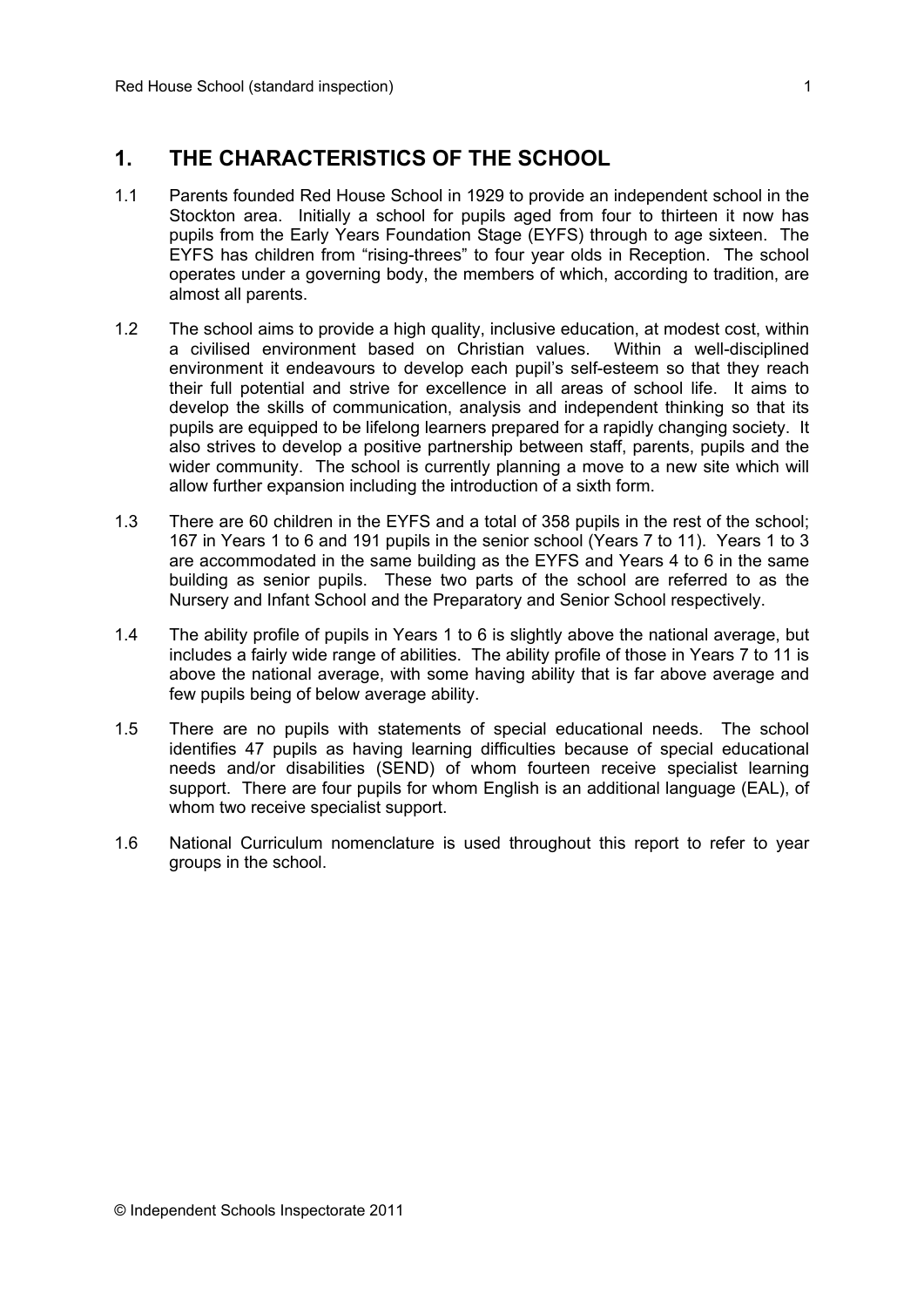## **2. THE SUCCESS OF THE SCHOOL**

#### **2.(a) Main findings**

- 2.1 The pupils are well educated from the EYFS to Year 11 and the good quality of their achievements successfully fulfils the school's aim of providing a high quality inclusive education. In academic work and in public tests and examinations they make good and sometimes exceptional progress in relation to their ability. The standards of primary age pupils in reading, writing and numeracy are well above national expectations. Across the school and with its support, individual pupils are successful in regional and national events. Attitudes in the classroom and the laboratory are good and this helps learning. Pupils are supported by a wide-ranging curriculum which meets their needs. They benefit from teachers who have good subject knowledge. Information and communication technology (ICT) is insufficiently used and the practice of independent learning is insufficiently widespread.
- 2.2 Pupils' personal development is good and in the case of primary age pupils it is excellent. The school achieves its aims of developing pupils' self-esteem and skills of communication and promoting a civilised environment. Younger pupils, in particular, display an outstanding spiritual and moral awareness for their age. Pupils at all ages have very good social skills and are at their ease in welcoming visitors to the school and engaging them in discussion. Pupils' development is supported by good pastoral and welfare arrangements. As a result, pupils of all abilities develop good inner strengths and achieve.
- 2.3 The school council (governing body) provides strong strategic direction. The leadership and management of the school are good and in some aspects excellent. The school responded appropriately to the recommendations of the 2005 inspection. The leadership, supported by a committed academic and support staff, has enabled the school to move forward over recent years with a number of important and timely initiatives. Shortcomings in the implementation of the school's risk assessment policy for visits were identified at the time of the initial visit but have now been rectified. The partnership with parents, a special feature of the school going back to its foundation, is a particular strength of the school. Parents are highly satisfied with the quality of teaching and the individual support given to their children.

### **2.(b) Action points**

#### **(i) Compliance with regulatory requirements**

(The range of the Independent School Standards Regulations is given in the Preface)

- 2.4 At the time of the initial visit, the school did not meet all the requirements of the Independent School Standards Regulations 2010, and therefore it was required to:
	- implement fully its policy on the risk assessments for the health and safety of pupils on educational visits [Part 3, paragraph 12 under Welfare, health and safety].
- 2.5 At the time of the final team visit, the school had rectified the above shortcoming, as noted in the text of the report.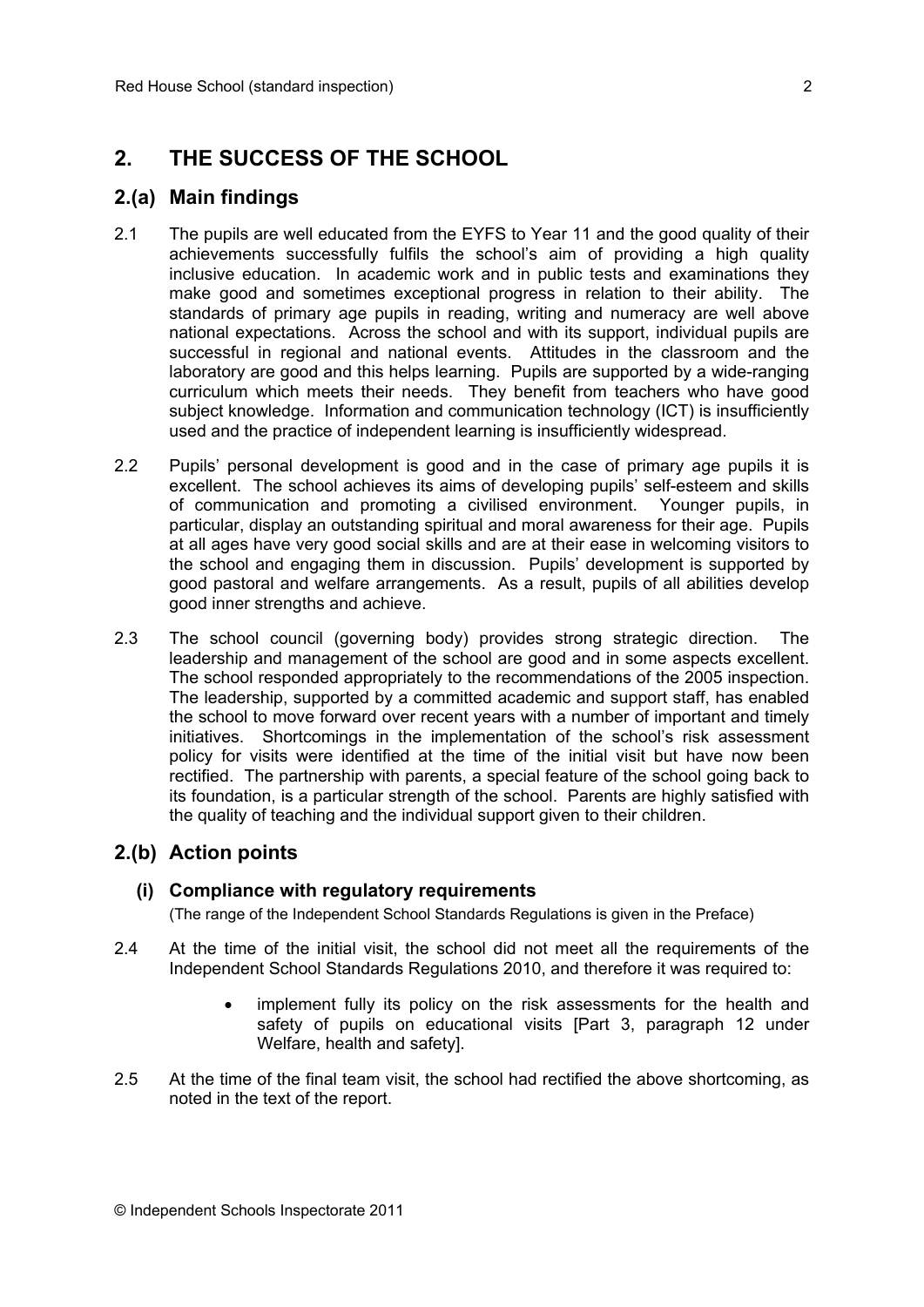#### **(ii) Recommendations for further improvement**

- 2.6 The school is advised to make the following improvements.
	- 1. Extend the Years 10 and 11 system of mentoring and the regular tracking of pupil progress to other year groups.
	- 2. Develop procedures to more systematically record and disseminate across the staff academic and pastoral information about pupils.
	- 3. Further improve the quality of teaching with a focus on increasing the use of ICT and developing the pupils' opportunities for independent learning.
	- 4. Further develop the outdoor area of the EYFS to enable more problem solving activities.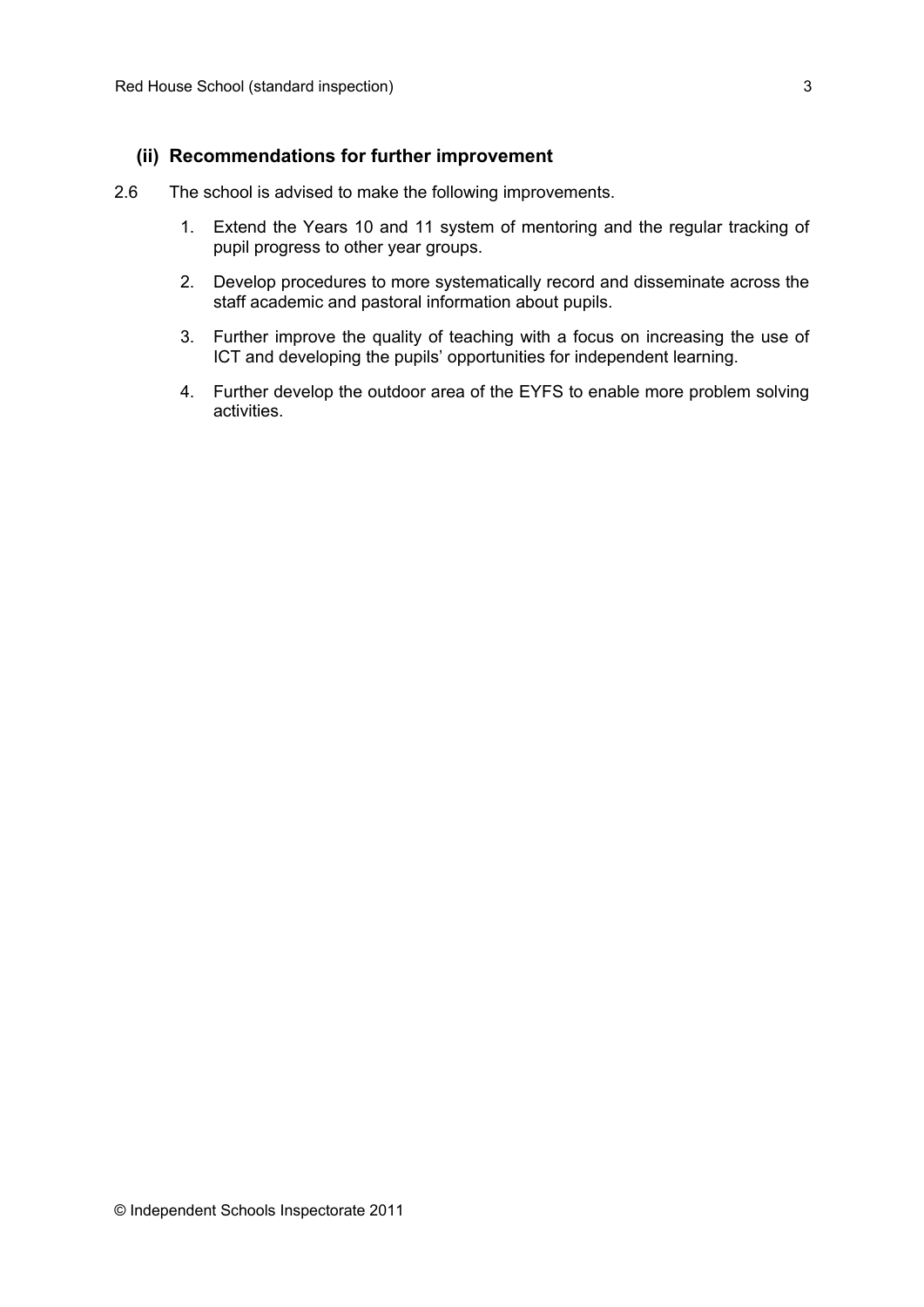## **3. THE QUALITY OF ACADEMIC AND OTHER ACHIEVEMENTS**

#### **3.(a) The quality of the pupils' achievements and their learning, attitudes and skills**

- 3.1 The overall achievements of the pupils are good and in many cases they are excellent. Pupils are well educated in accordance with the school's aims of providing a high quality, inclusive education.
- 3.2 Pupils achieve well across the curriculum. They reason well and follow instructions with diligence. They have strong capabilities in reading and writing. Their handwriting is good and they take pride in the presentation of their work. They are able to think logically and creatively. In science they carry out simple investigations and independently generate solutions to problems. They also work on their own in preparing presentations. However, in other subjects independent work is less evident. They are competent in the use of ICT and sometimes use it to produce work at home.
- 3.3 Pupils participate successfully either as individuals or in teams in a range of extracurricular activities, where they are supported by the school, and which promote their critical thinking, sporting, creative and artistic skills. Pupils have achieved a number of individual successes notably in essay writing competitions and sporting events. Pupils successfully represent the region at national or international events in athletics, hockey and netball.
- 3.4 The following analysis uses the national data for the years 2008 to 2010. These are the most recent three years for which comparative statistics are currently available. The school entered pupils for national tests at ages seven and eleven until 2008. The 2008 results for those aged seven were far above the national average for maintained primary schools. The results at age eleven were above the national average for maintained primary schools with results in English being far above average. Overall, GCSE performance has been above the national average for maintained schools and similar to the national average for maintained selective schools. The results in 2010 were far above the national average for maintained schools.
- 3.5 The 2008 test results indicate that pupils in Years 1 to 6 made exceptional progress at that time compared with the national average. Standardised measures of progress in subsequent years show that their progress is good relative to pupils of similar abilities. The GCSE results and nationally standardised measures of progress indicate that pupils in the senior school make good progress relative to the average for pupils of similar ability. Exceptional progress was made by pupils who took GCSE examinations in 2010. On the basis of work seen in the inspection and discussions with teachers and pupils, pupils in general make good progress. The gifted and talented and the small number with EAL also make good progress as do those identified with SEND, with some of these overcoming significant problems with dyslexia.
- 3.6 Pupils of all ages have extremely positive attitudes to learning and this is a strength of the school. Pupils are able to settle well and apply themselves wholeheartedly to their tasks. They work co-operatively with others. Pupils show perseverance and are enthusiastic in all activities. Pupils spoke freely of their enjoyment of poetry, for example, and readily supported one another when using presentation software in science lessons.

© Independent Schools Inspectorate 2011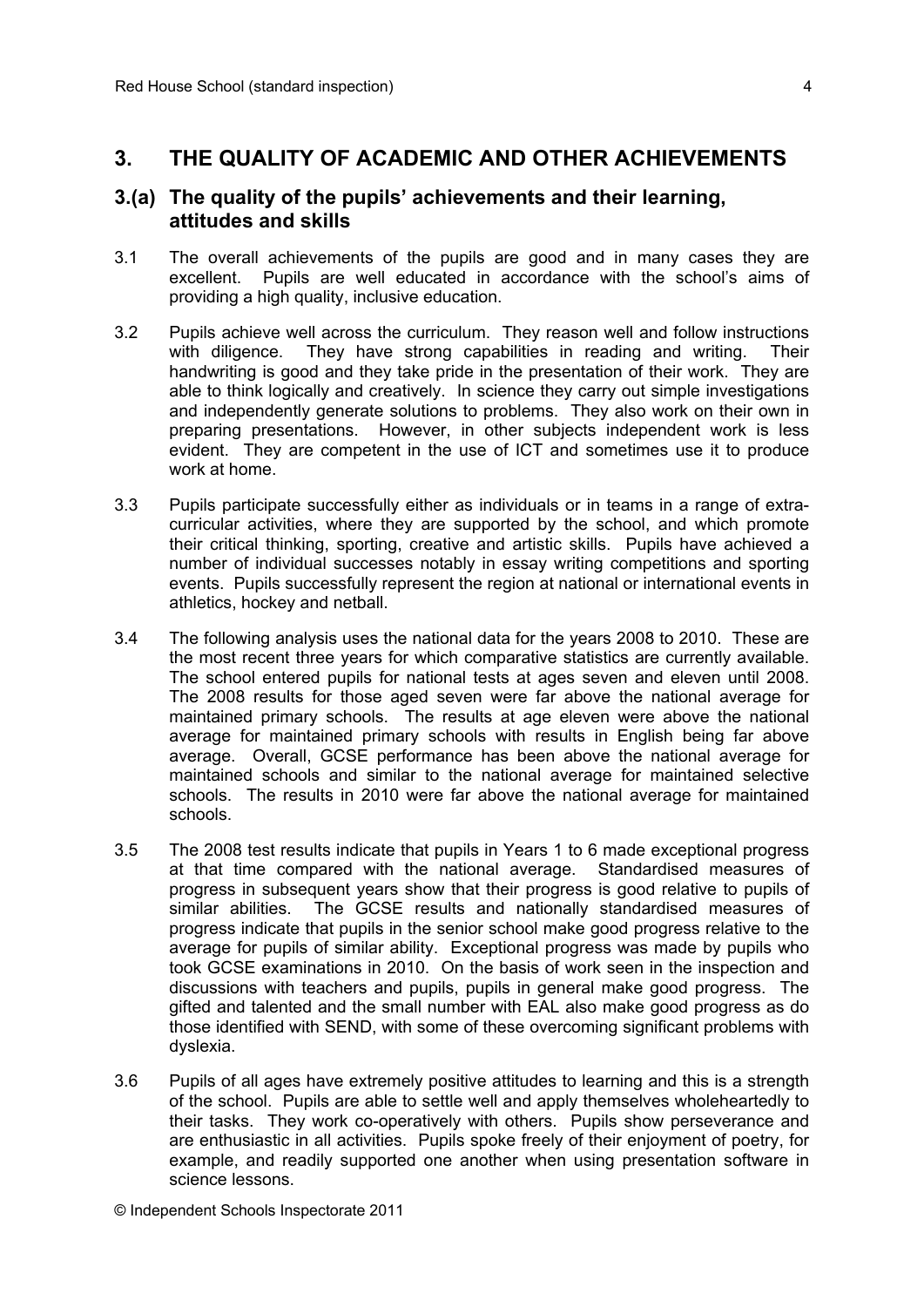#### **3.(b) The contribution of curricular and extra-curricular provision (including community links of benefit to pupils)**

- 3.7 The contribution of the curriculum and extra-curricular activities to pupils' achievement is good, and excellent in some areas. The broad and balanced curriculum is highly effective in covering all the requisite areas of learning, and is suitable for all ages and abilities. It supports the aims of the school. This judgement is supported by the parental responses to the pre-inspection questionnaire and pupil interviews carried out during the inspection. Parents and pupils express a high level of satisfaction with both the curriculum and extra-curricular activities.
- 3.8 In Years 1 to 6 recent reviews of numeracy and literacy have resulted in the effective use of new schemes of work. The outstanding organisation within the EYFS has extended to Years 1 to 3 bringing greater cross-curricular thematic elements and creativity to an already robust system. The exemplary enrichment of the curriculum that is evident within the Nursery and Infant School has been extended to Years 4 to 6, taking the school beyond the recommendations of the previous inspection. Examples include storyteller visits leading to excellent creative writing and history themed workshops. ICT is insufficiently embedded as a cross-curricular element, a point recognised by the school.
- 3.9 The senior school curriculum includes a wide range of subjects providing appropriate choices for pupils of different abilities. These include the availability of three modern foreign languages and the option of studying two of them, and the triple or double option in science at GCSE. Additional mathematics is also offered to the most able following successful completion of GCSE in Year 10. GCSE geology is offered as an out of school activity. Links with Durham University have enabled some pupils from Years 4 to 11 to study Russian and the Latin club is popular in Years 4 and 5.
- 3.10 The school provides appropriate curricular provision for pupils with additional learning needs, including those pupils with SEND and EAL. In the senior school additional lessons in numeracy and literacy are provided for such pupils instead of a second modern foreign language. In Years 1 to 6 special provision is made for pupils identified as gifted or talented or having SEND: this is made clear in lesson planning and is provided with the assistance of teaching assistants. In the senior school all staff are made aware of each pupils' difficulties by the special needs coordinator, and in some subjects a system of arranging pupils into sets by ability is successfully used. Pupils requiring support are identified in lesson plans and given individual help as the need arises. Pupils with identified literacy problems are withdrawn from mainstream lessons for individual tuition.
- 3.11 The scheme of work for personal, social and health education (PSHE) is wellplanned and helps pupils to develop self-awareness, adopt healthy lifestyles and value their relationships with one another.
- 3.12 Pupils are actively involved in the creation of the activity programme which has been enhanced since the previous inspection to provide a wider range. Parents welcome the many choices, which include drama, the Duke of Edinburgh's Award scheme, and numerous sports for pupils of all ages. Displays around the school celebrate the success of pupils in many activities and competitions. The school expects all pupils to participate in activities, encouraging them to develop new interests. Enrichment activities and frequent school trips broaden the pupils' experience and learning.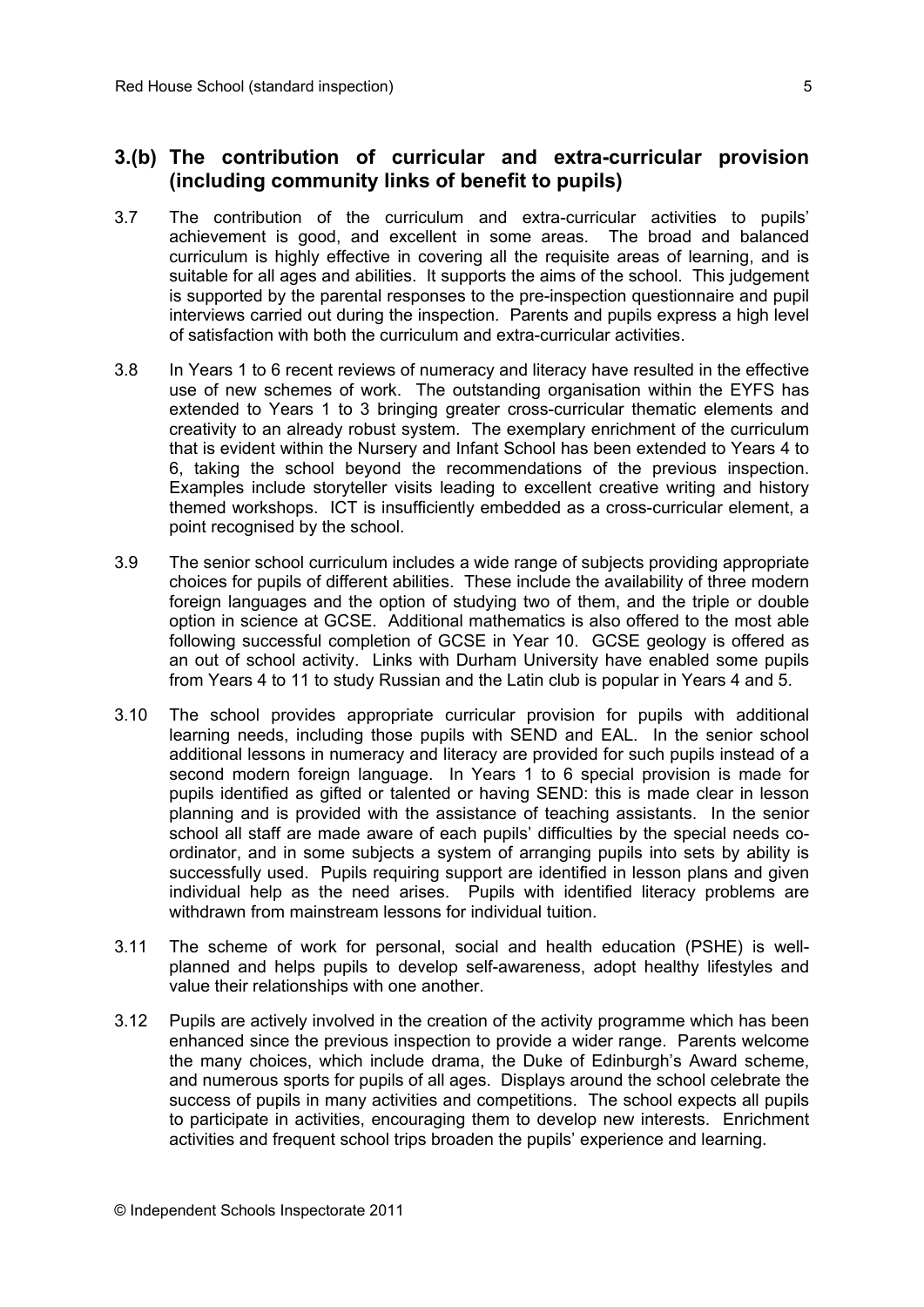#### **3.(c) The contribution of teaching**

- 3.13 The quality of teaching is good overall with some excellent practice seen, notably in the Nursery and Infant School. Teaching fosters in pupils the application of intellectual, physical and creative effort. The overall quality of teaching has improved since the previous inspection. However, the teaching still does not sufficiently promote independent learning.
- 3.14 Both long- and medium-term planning are of good quality, and the planning of individual lessons is excellent throughout the school. In the most successful lessons expectations were high and the pace was brisk with the result that the pupils were fully engaged and made excellent progress. Pupils' behaviour is well managed through thorough lesson planning which ensures engagement.
- 3.15 Throughout the school teachers thoroughly understand the needs of their pupils and plan well to provide for these needs. This is supported by their excellent subject knowledge. The teaching of younger pupils is child-centred and, with the support of teaching assistants, provision to meet individual needs is embedded in daily practice. Team teaching was observed in Years 3 to 6 to great effect, as was individual teachers' passion for their subject.
- 3.16 In some lessons, careful thought is given as to how best to employ the various resources available and interactive whiteboards were used to great effect by staff and pupils alike. The potential for this technology to add interest and challenge in lessons was underused elsewhere. Resources for ICT are available in some classrooms, as well as in specialist ICT rooms, but they are not used to best advantage in all areas of the curriculum.
- 3.17 Throughout the school, assessment is carried out regularly and thoroughly in line with the school's revised policy. Pupils understand the marking systems used and what the comments mean, and find the marking helpful. Pupils all said that they would have no hesitation in asking for help, and that their teachers would always help them if they had a problem with their work. Many had benefitted from extra sessions outside lessons to help them consolidate their learning. They spoke with gratitude and genuine warmth about the guidance they receive from their teachers.
- 3.18 In Years 3 to 11 the available assessment data is used to track progress. Results from standardised tests and school assessments are monitored to ensure that pupils are progressing well; however, this is less well developed in the senior school.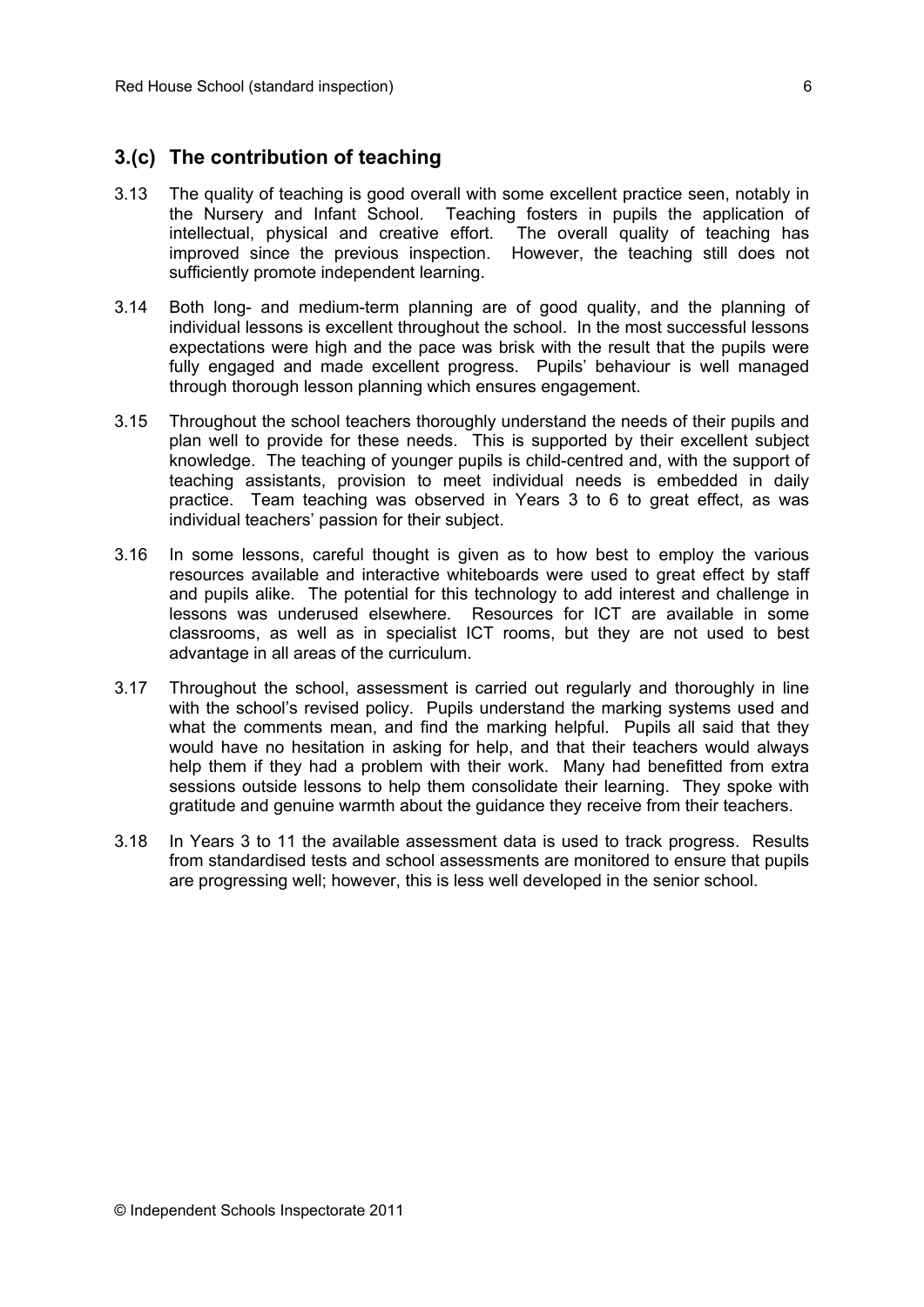## **4. THE QUALITY OF THE PUPILS' PERSONAL DEVELOPMENT**

#### **4.(a) The spiritual, moral, social and cultural development of the pupils**

- 4.1 Overall, the pupils' spiritual, moral, social and cultural development is good, with some excellent features. This fulfils the school's aim to develop each pupil's selfesteem. In particular, the younger pupils display an outstanding spiritual and moral awareness for their age.
- 4.2 Pupils' spiritual development is good. They display a tolerance and openness and a readiness to reflect. They listen carefully and attentively and respect and value the opinions of their peers. Their good behaviour comes from within rather than from keeping to rules set by teachers. Pupils in the senior years of the school who take advantage of sporting, creative and community-based opportunities experience high levels of personal satisfaction and increased confidence. The annual Year 9 Outward Bound weekend, for example, is valued highly by the pupils for the sense of confidence which it generates. Spiritual awareness of a more overt religious kind is particularly evident amongst the younger pupils and is evident in such pupils' attendance at assemblies, weekly church services and special events. They consider the plight of those trapped in poverty both in the locality and abroad. This consideration of others is developed as a habit of mind that has been introduced from an early age.
- 4.3 Pupils clearly understand the difference between right and wrong. Their moral sense is strengthened in the upper part of the school by the work that they do in PSHE on topics such as the dangers of drugs and the attitudes of society in the 21st century. They have respectful relationships with their teachers and are courteous, polite and well-mannered. As a result they flourish in a calm and disciplined environment.
- 4.4 Pupils' social development is frequently excellent. Pupils make productive use of opportunities to take responsibility throughout the school as form prefects and student council representatives. Similarly, senior pupils help out in the junior part of the school, reading to younger pupils. For pupils new to the school a buddy system operates, although some senior pupils expressed uncertainty about how it worked. Pupils expressed their enjoyment at sharing ideas and debating current affairs during form-time and in preparing for assemblies, for example, in a discussion focused on the causes and effects of the recent riots. The younger pupils' social development is outstanding in relation to their age. They are courteous, welcoming and willing to share their views and engage with visitors. Pupils described their school as a friendly place where visitors, especially new ones, are made to feel welcome.
- 4.5 Pupils are aware of the wider society in which they live through the PSHE programme, and through their active involvement in the support of charities, for example, the local hospice, Water Aid in Sierra Leone, and a school in Uganda. They gain awareness of other cultures through assemblies and lessons. In the Nursery and Infant School an extensive and imaginative range of activities includes participation in dance and music workshops, museum visits and a celebration of different faiths and cultures in assemblies. In the senior school pupils benefit from trips organised to France, Spain and Germany, which enhance their cultural and linguistic understanding.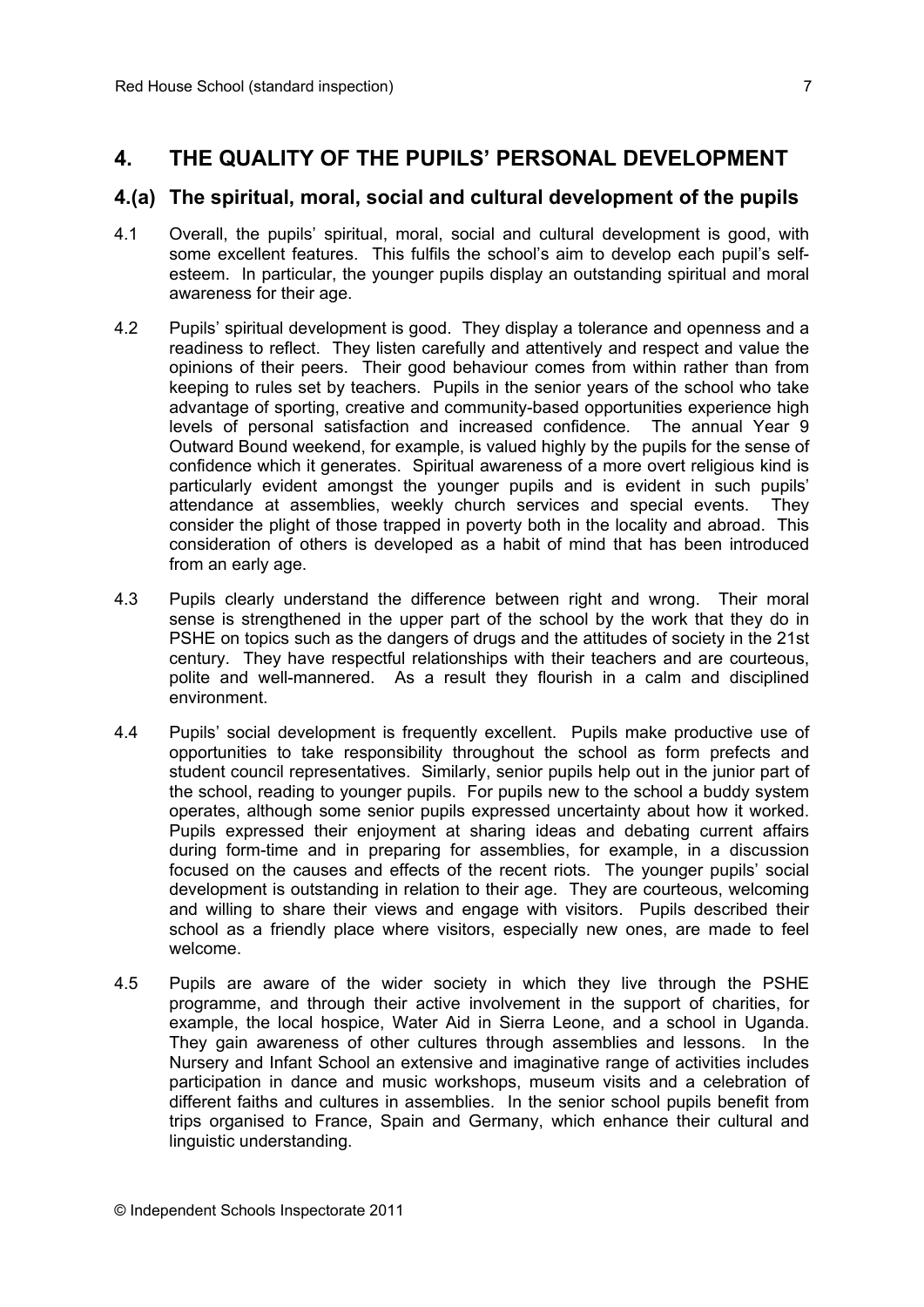#### **4.(b) The contribution of arrangements for welfare, health and safety**

- 4.6 The school has good arrangements for the welfare, health and safety of pupils. The staff provide high-quality support and guidance for pupils in accordance with the school's aims. Parents are very happy with the school's pastoral support.
- 4.7 Relationships between pupils and staff, as well as amongst pupils, are excellent and there is a calm and purposeful atmosphere in the school at all times. Pupils are courteous to others and are supportive of each other in various ways.
- 4.8 The pastoral structure and the positive relationships in the school ensure that all pupils know to whom to turn for help. They also know that this help is always forthcoming. There are clear lines of communication between school and home. In the Nursery and Infant School pastoral support is overseen by an exemplary system of weekly meetings. In Years 10 and 11 a system of mentoring has been adopted which allows the monitoring of pupils' academic progress, the offering of feedback and the addressing of pastoral issues. There is a co-ordinator to oversee those staff who volunteer to be mentors. Between Year 4 and Year 11 the pastoral team leaders and senior tutor co-ordinate the work of the form tutors, but the level of monitoring of all pupils in these years is undeveloped. A formal system to record incidents, the response to them and to transmit the information to the senior management team does not exist.
- 4.9 Pastoral work in different parts of the school helps to prepare pupils for the next stage of their education and pupils appreciate the concern and dedication demonstrated by the staff. The procedures for helping pupils with their choices at both GCSE and in terms of further education are clearly laid out and successfully implemented; however, the help given to the small number who wish to enter the workplace after GCSE is more restricted and informal.
- 4.10 The school has effective policies and procedures to promote good behaviour, to guard against harassment and bullying and to deal with any unacceptable behaviour. The school has suitable procedures in place for the supervision of pupils which involve both duty staff and prefects. "Wrap-around" care in the form of Breakfast Club and Session 6 is well organised and follows school procedures and practice. Activities are well planned and evidence is collected and shared with the class teacher. This is an excellent service for parents and pupils alike.
- 4.11 The school's safeguarding policy meets requirements and is implemented successfully, with all staff receiving appropriate child-protection training. The necessary measures have been taken to reduce risk from fire and other hazards.
- 4.12 Arrangements to ensure health and safety are effective and include good provision for pupils who are ill. The school has a suitable plan to improve educational access for pupils with disabilities. During the initial visit some inconsistencies in the application of the school's policy on risk assessments for educational visits were identified but the school has now strengthened and reviewed its practice.
- 4.13 Pupils are encouraged to learn to eat healthily, and the daily menu includes healthy choices. Pupils enjoy the meals. Pupils of all ages take exercise, both in and out of doors, in lessons and free time; games practices and sports clubs are greatly enjoyed.
- 4.14 The admission and attendance registers are properly maintained and correctly stored.

© Independent Schools Inspectorate 2011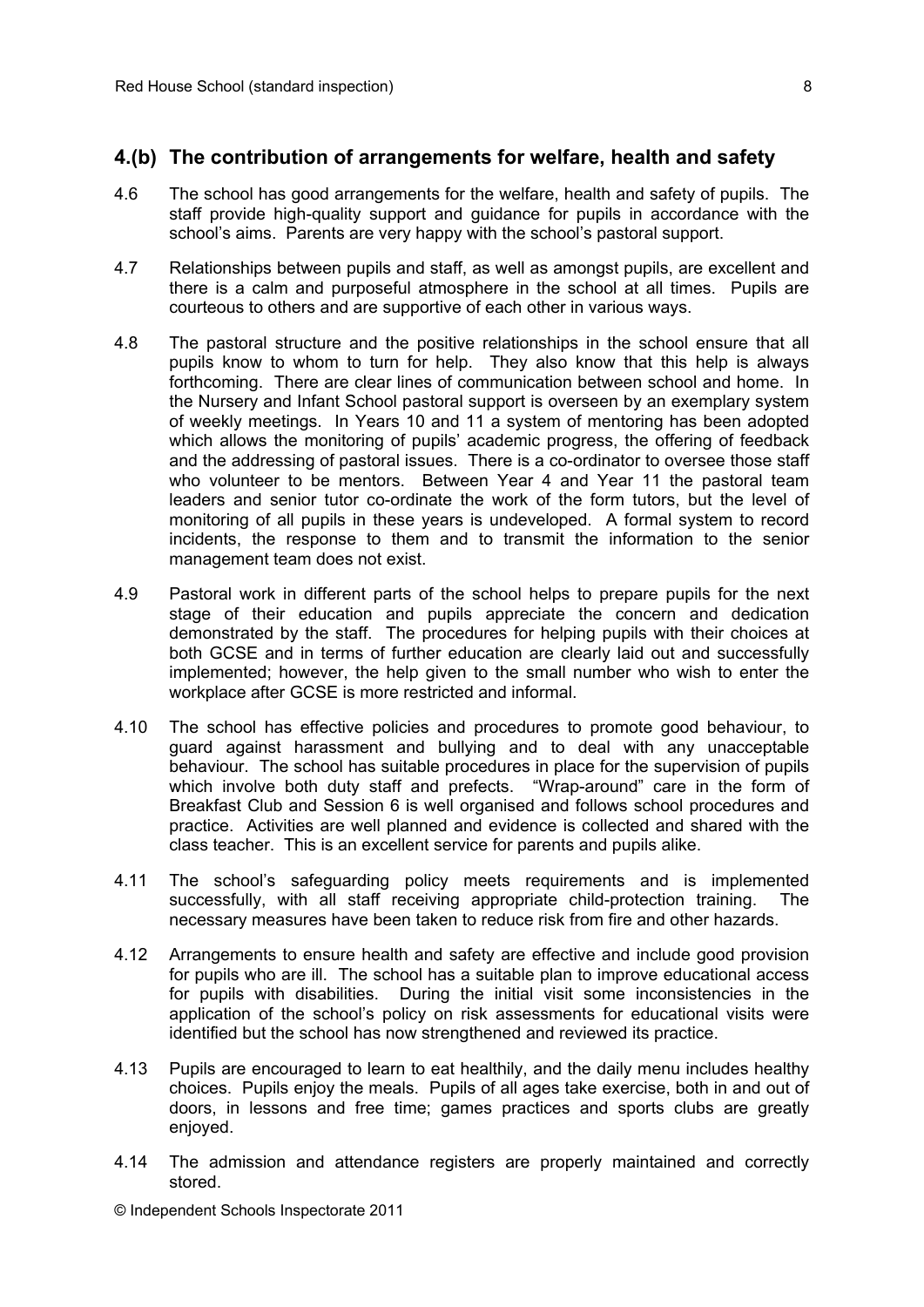## **5. THE EFFECTIVENESS OF GOVERNANCE, LEADERSHIP AND MANAGEMENT**

#### **5.(a) The quality of governance**

- 5.1 The governance of the school is good. The governing body, known as the school council, meets regularly and has a suitable committee structure to provide it with an oversight of the school and to enable it to discharge its academic, staffing, financial and accommodation responsibilities. It has recently formed a strategic planning committee in order to improve its planning for the future. The council, traditionally made up entirely of parents, has appropriately revised its membership in order to broaden its composition. It acknowledges that its expertise is still very largely in the legal, medical, financial and commercial worlds, which, whilst crucial in addressing some of its current strategic challenges, leaves it less strong in educational matters. The council has enjoyed strong and pro-active leadership in grappling with a number of delicate planning issues.
- 5.2 Because nearly all are parents, the governors have a good insight from this perspective into the working of the school. More than half the governors, however, regularly make other visits to the school, which include the observation of classes, in order to broaden their awareness of what the school does. Attendance at meetings is good. Governors receive and use published data on the performance of the school. Although the main point of staff contact with the school is the headmaster, the academic committee also liaises with the school's senior management team.
- 5.3 The council monitors school policies very carefully and draws on external legal and other professional advice in order to meet its responsibilities for child protection, welfare, health and safety throughout the school. Council members are given specific responsibilities and two focus on the special requirements of the EYFS. This system works well. The council reviews aspects of its functioning from time to time and its moves to widen its composition are a result of such review.

### **5.(b) The quality of leadership and management**

- 5.4 Overall, leadership and management at all levels throughout the school are good with some excellent features. The leadership is effective in enabling the aims of the school to be generally well met. The school responded well to the recommendations made in the previous inspection regarding the management, implementation and teaching of the curriculum in Years 4 to 6.
- 5.5 The leadership, supported by the well-qualified and experienced senior management team, is outstanding. An excellent strategic awareness is imparted to the school. Senior managers have a strong vision for the school. The leadership is pro-active and offers a clear sense of purpose and direction. Since the previous inspection a number of timely initiatives have been successfully implemented. Key amongst them is the emphasis on the value and importance of the sharing of good professional practice and greater collegiality between staff. Peer mentoring has been introduced and staff appraisal is well established. Staff feel very well supported by heads of faculty, heads of department and senior management. They feel valued and that they can put forward recommendations. The leadership and management of the Nursery and Infant School are excellent in every aspect.
- 5.6 The school enjoys a robust management structure with areas of responsibility clearly delineated. Since the previous inspection, the senior management team has been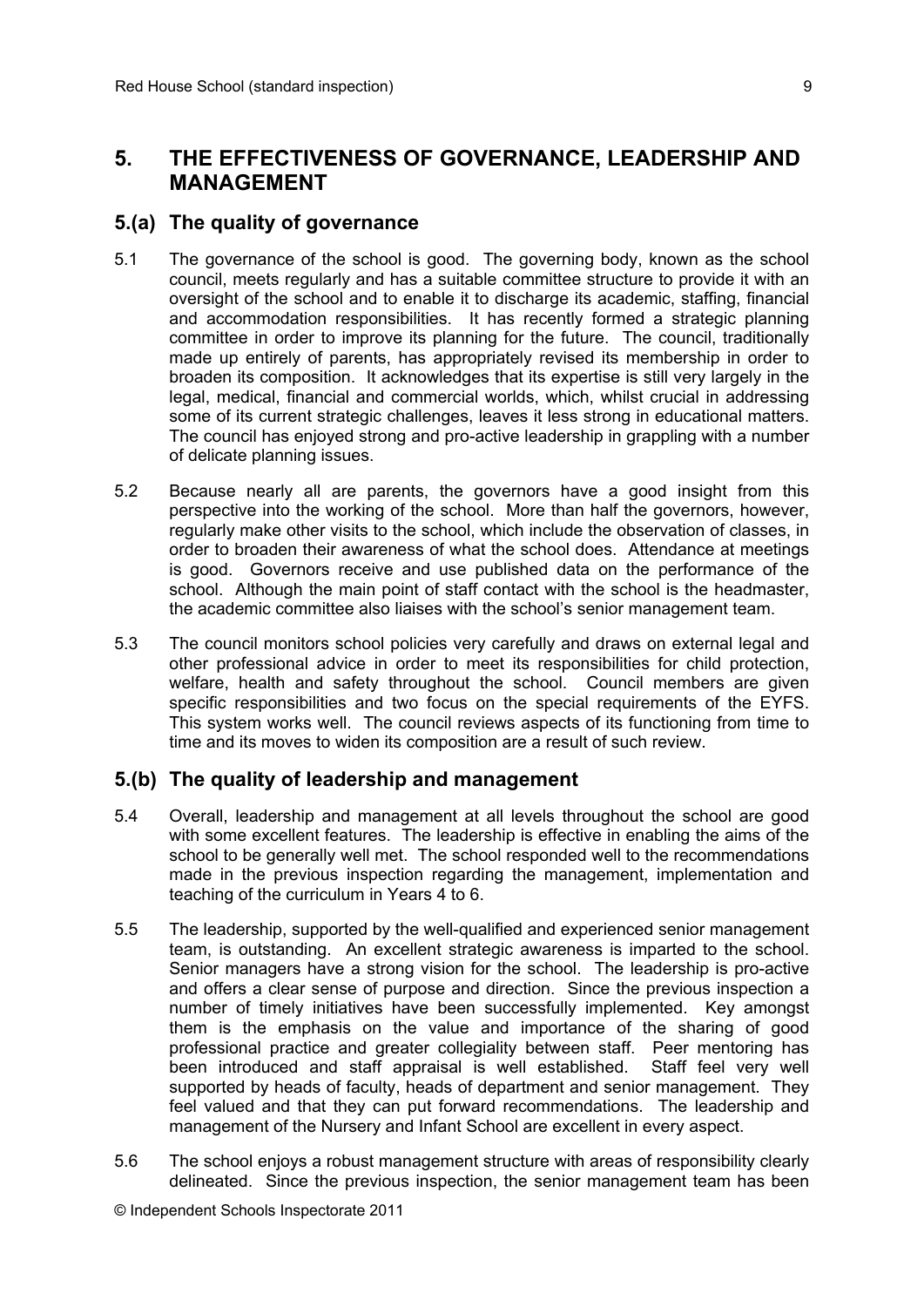strengthened and has improved its oversight of staff professional development and support. In the senior school, the links between heads of department and those with responsibility for subjects generally work well. Heads of department meet regularly and liaise effectively with the team managing Years 3 to 6.

- 5.7 The school secures well-qualified and dedicated staff who contribute much to the sense of community. This is a strong factor in enabling the pastoral needs of the pupils to be well met. The school's sense of community is further enhanced by the effective work of administrative, secretarial, and other non-teaching staff who demonstrate a concern for and interest in the pupils.
- 5.8 Arrangements for checking the suitability of staff, volunteers and governors to work with children are robust, and a central register is maintained effectively. Staff are appropriately trained for their roles in safeguarding, welfare and health and safety.

#### **5.(c) The quality of links with parents, carers and guardians**

- 5.9 The quality of links with parents, carers and guardians is excellent. Deriving from its foundation as a school established by parents, the school has long had a very good partnership with parents, carers and guardians. Nevertheless, it has worked hard since the previous inspection to develop the ways in which it communicates with parents. The changes, all small in themselves, have speeded up and improved the quality and flow of information. In particular the school has improved its electronic systems of communication.
- 5.10 Parents are exceedingly satisfied with the education and support provided for their children. The parental questionnaire had a relatively high response rate and there were no significant concerns.
- 5.11 The overwhelming majority of parents consider that they are encouraged to be involved in the school's life and work. The Parent-Teacher Association is a vibrant and active organisation.
- 5.12 Parents of pupils and prospective pupils are provided with the required information about the school. Parents of all year groups receive outstandingly clear and useful reports on their children's work and progress. There are no issues concerning the school's complaints handling procedures all of which meet regulatory requirements.

#### **What the school should do to improve is given at the beginning of the report in section 2.**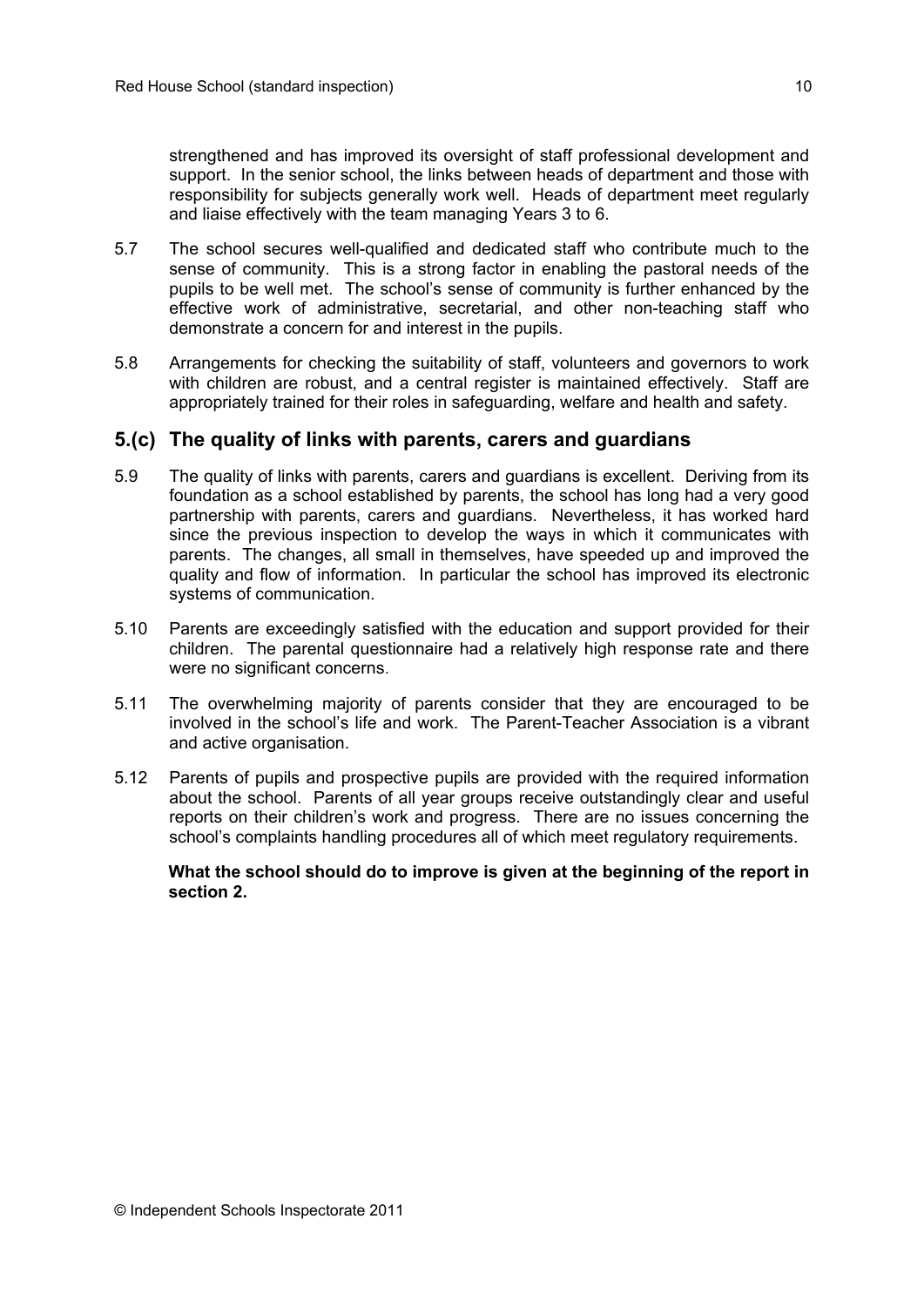## **6. THE EFFECTIVENESS OF THE EARLY YEARS FOUNDATION STAGE**

### **6.(a) The overall effectiveness of the early years provision – how well the school meets the needs of children in the Early Years Foundation Stage**

6.1 The setting is outstanding: the school meets the needs of all children and fully appreciates their individuality. An excellent system of review and self-evaluation ensures the school's aims of encouraging each child to reach their full potential and develop their individual talents, skills and knowledge. Staff sustain existing high standards by regularly identifying areas for improvement, creating a stimulating environment, where children feel valued and safe. Since the previous inspection appropriate facilities for pupils who are ill have been provided.

#### **6.(b) The effectiveness of the leadership and management of the Early Years Foundation Stage**

6.2 Leadership and management are outstanding. Excellent and carefully monitored policies and practice ensure that children are effectively safeguarded. All staff have been suitably checked, are well qualified and appropriately trained. All records, policies and procedures necessary are in place and are well implemented. The capacity for sustained improvement is excellent, and is reflected in the setting's perceptive and detailed self-evaluation. Risk assessments ensure safety and are effectively implemented. Great importance is placed on building strong relationships with parents, and the school operates a welcoming open door policy. Parents are kept well informed of their children's progress and all planning is posted on the parent noticeboards. The school is seeking to improve further the strong relationships with parents by offering information sessions linked to the EYFS curriculum. The effective use and good management of resources, including those outdoors, lead to successful outcomes for all children.

### **6.(c) The quality of the provision in the Early Years Foundation Stage**

6.3 The quality of provision is outstanding. All children learn and develop extremely well through stimulating play and valuable first-hand experiences. A well-judged balance is maintained between adult-led and child-initiated activities and children regularly benefit from both indoor and outdoor play. The outdoor area, however, is relatively underdeveloped in terms of problem solving activities. Excellent identification of individual needs, and efficient use of information gathered from continuous assessments, result in children making rapid progress. Children are observant and inquisitive, and staff ask challenging questions to develop thinking skills. Their work and interests are valued and are reflected in the many colourful displays around the setting. Staff promote welfare, health and safety extremely well and children are encouraged to eat healthy meals. The behaviour policy is implemented well, resulting in a happy and busy atmosphere, where children benefit fully from all the opportunities provided.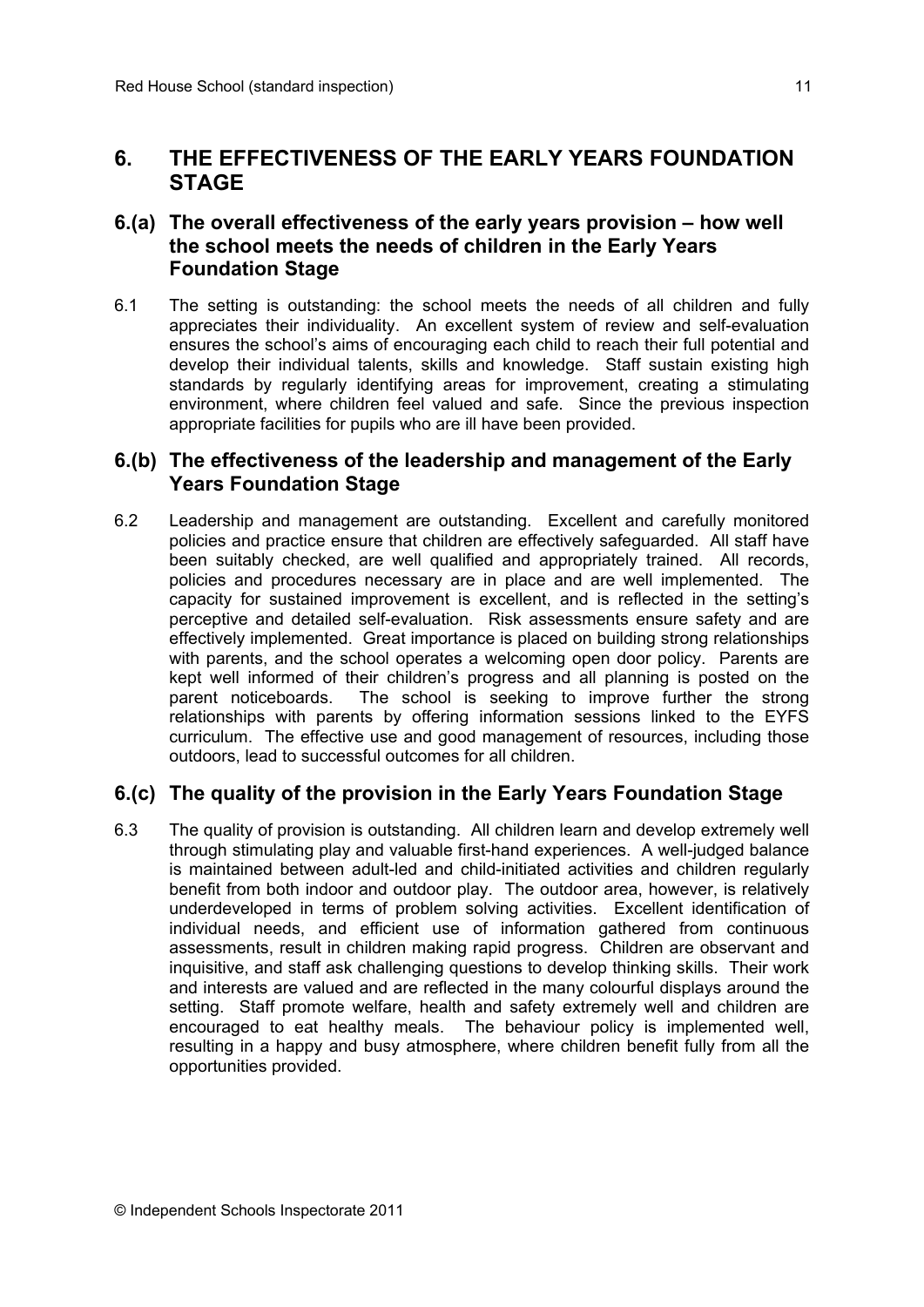### **6.(d) Outcomes for children in the Early Years Foundation Stage**

6.4 Outcomes for children are outstanding. They make rapid progress and meet all of the Early Learning Goals by the end of their Reception year. Nursery children carefully count bowls and spoons and can write numbers on a chart. In physical education they travel in a variety of ways and respond to music through dance. Reception children recognise sounds and letter names. They can follow a Bear Hunt trail of letters and are able to construct simple words. All children co-operate well, enjoy their learning and are able to make choices and decisions. They respect and trust their teachers and relate well to each other. They feel safe, enjoy their healthy lunches and snacks and understand the importance of staying healthy. They are provided with secure foundations for their future well-being in all aspects of their learning.

#### **Section 2 includes what the Early Years Foundation Stage should do to improve its provision**